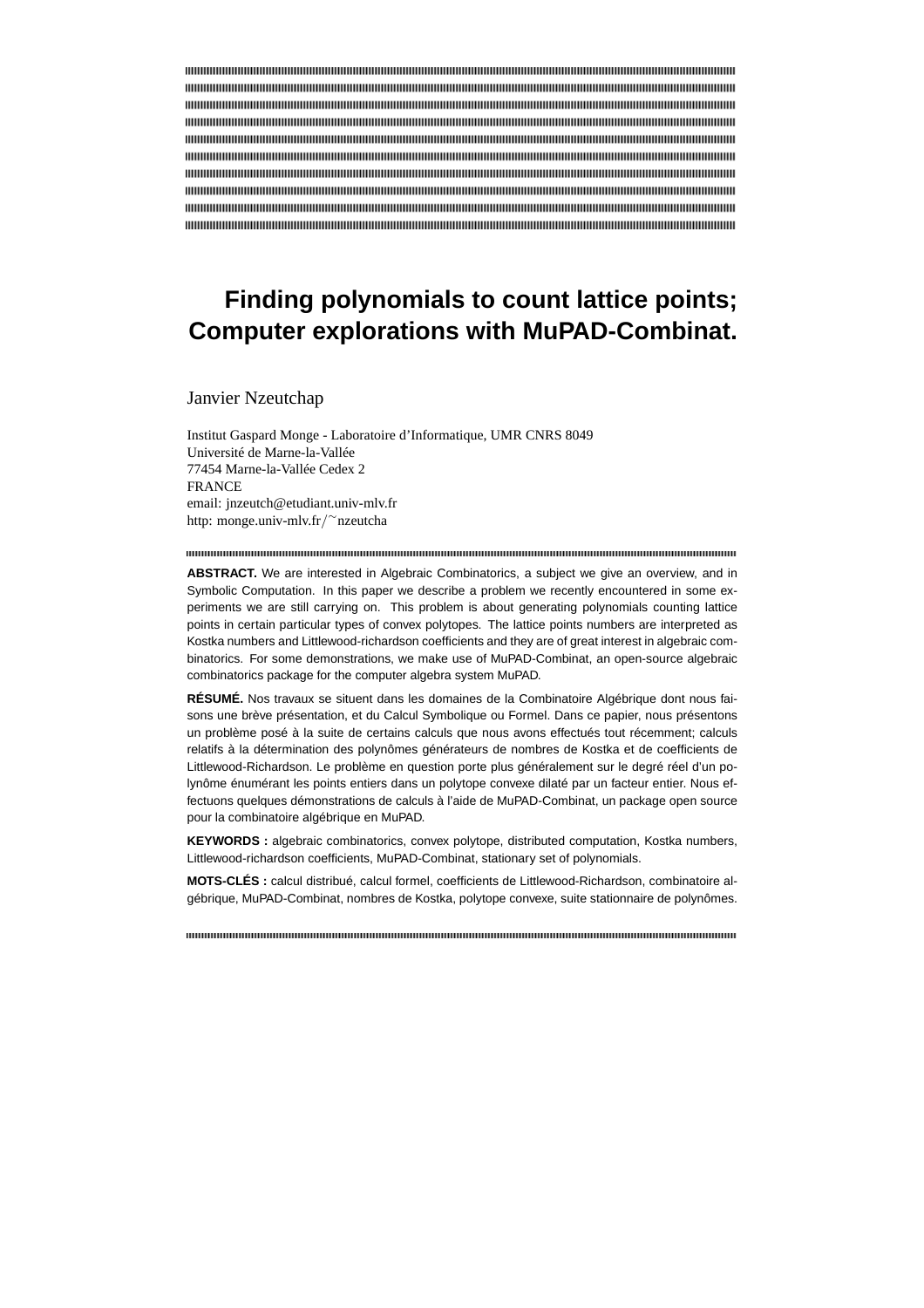# **Contents**

|                                         |     | <b>Introduction</b>                                                     | 2                       |  |  |  |  |  |  |  |
|-----------------------------------------|-----|-------------------------------------------------------------------------|-------------------------|--|--|--|--|--|--|--|
|                                         | 1.1 |                                                                         |                         |  |  |  |  |  |  |  |
|                                         |     |                                                                         | $\overline{\mathbf{3}}$ |  |  |  |  |  |  |  |
|                                         |     | Finding polynomials to count lattice points in certain convex polytopes | 6                       |  |  |  |  |  |  |  |
|                                         | 2.1 |                                                                         | - 6                     |  |  |  |  |  |  |  |
|                                         | 2.2 |                                                                         | $\overline{7}$          |  |  |  |  |  |  |  |
|                                         | 2.3 |                                                                         | $\overline{7}$          |  |  |  |  |  |  |  |
|                                         |     | <b>References</b>                                                       | 8                       |  |  |  |  |  |  |  |
| A Software presentation: MuPAD-Combinat |     |                                                                         |                         |  |  |  |  |  |  |  |

# **1. Introduction**

### **1.1. An overview on Algebraic Combinatorics**

Situated halfway between mathematics and computer science, combinatorics, with some simplification, can be said to be the mathematics of the discrete and of the finite. Algebraic combinatorics consists in using techniques from algebra, topology and geometry, in the solution of combinatorial problems, and conversely, in using combinatorial methods to approach problems in those areas [4]. Although combinatorial mathematics has been pursed since time immemorial, and at a reasonable scientific level at least since Leonhard Euler (1707-1783), the subject has come into its own only in the last few decades [1]. One of the most basic properties of a finite collection of objects is its number of elements. Given an infinite sequence of sets  $\{A_n\}_{n=0}^{+\infty}$  parameterized by n, sets of objects satisfying a set of combinatorial specifications, one is interested in how to compute the cardinality  $a_n = |A_n|$  [4]. More precisely is there an efficient algorithm to generate or count those objects, is there any mathematical formulas? Algebraic combinatorics approaches such problems using generating functions and bijective constructions. Algebraic combinatorics very often deals with counting partitions of various kinds, meaning the number of ways to break an object into smaller objects of the same kind, the study of partitions was begun by Euler and is very active to this day [1].

There are also strong and interesting connections between combinatorics and algebraic structures in general, such as monoid structures, symmetric functions, the study of irreducible representations of the symmetric group, etc. All those subjects are unfortunately too sophisticated to go into details here. Combinatorics is also used in many ways in computer science, for instance for the construction and analysis of various algorithms. Most of the work carried out in algebraic combinatorics is done using words on ordered alphabets. One can read [2] for an introduction to algebraic combinatorics on words.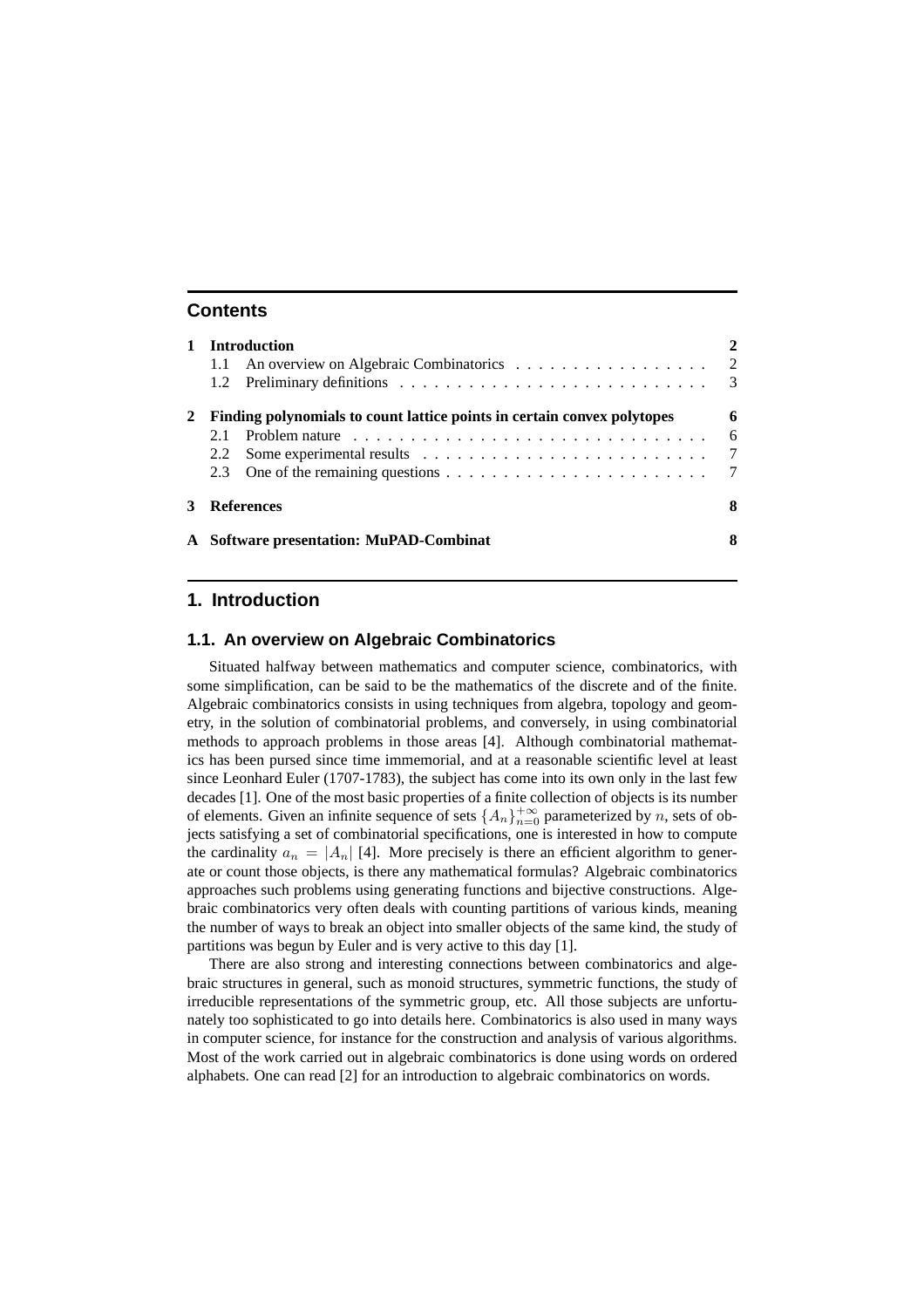### **1.2. Preliminary definitions**

The following definitions are useful to understand the origin of the problem we are interested in, but not necessarily the more general problem itself.

### **Partitions, Ferrers diagrams and Young tableaux**

A *partition* of a positive integer  $n$  is a way of writing  $n$  as a sum of weakly decreasing integers. For example  $\lambda = (4, 2, 2, 1)$  and  $\mu = (2, 1)$  are partitions of  $n = 9$  and  $n' = 3$ respectively. We write  $\lambda \vdash n$  and  $\mu \vdash n'$ ,  $|\lambda| = n$  and  $|\mu| = n'$ . The *Ferrers Diagram*  $F^{\lambda}$  associated to a partition  $\lambda = (\lambda_1, \lambda_2, ..., \lambda_p)$  consists of  $|\lambda| = n$  boxes, arranged in  $\ell(\lambda) = p$  left-justified rows of lengths  $\lambda_1, \lambda_2, ..., \lambda_p$ . Rows in  $F^{\lambda}$  can be oriented downwards or upwards.  $F^{\lambda}$  is called the shape of  $\lambda$ . If  $F^{\lambda}$  contains  $F^{\mu}$ , then the *skew diagram* (or skew partition)  $\lambda/\mu$  is the one obtained from  $F^{\lambda}$  by deleting  $F^{\mu}$ . A *semistandard Young tableau* ( $SSYT^{\lambda}$ ) is a numbering of the boxes of  $F^{\lambda}$  with entries from  $\{1, 2, ..., n\}$ , weakly increasing across rows and strictly increasing up (or down) columns. A tableau is *standard* ( $SYT^{\lambda}$ ) if all its entries are different. Skew tableaux are defined in an analogous way. For example, for  $\lambda = (4, 2, 2, 1)$  and  $\mu = (2, 1)$ , the Ferrers diagram  $F^{\lambda}$ , the skew Ferrers diagram  $\lambda/\mu$ , a semi-standard tableau and a standard tableau both of shape  $\lambda$ , and a standard skew tableau of shape  $\lambda/\mu$  are as follows:



### **Schur functions, Kostka numbers and Littlewood-Richardson coefficients**

A *Symmetric Function* is a function which is symmetric or invariant under permutation of its variables.

$$
f(x_{\sigma(1)}, x_{\sigma(2)}, ..., x_{\sigma(n)}) = f(x_1, x_2, ..., x_n)
$$
\n(1)

where  $\sigma$  is any permutation of the symmetric group  $\mathfrak{S}_n$ . For example let us consider the function  $f(x_1, x_2, x_3) = x_1x_2 + x_1x_3 + x_2x_3$ . If we express  $f(x_{\sigma(1)}, x_{\sigma(2)}, x_{\sigma(3)})$  for any permutation  $\sigma$  in  $\mathfrak{S}_3$ , we get back the expression of  $f(x_1, x_2, x_3)$ . So f is an example of symmetric function on 3 commutative variables. One can read [7] for an introduction to symmetric functions. The set of all symmetric functions on commutative variables is an algebra spanned by many known bases one of which is the collection of Schur functions indexed by partitions of all integers. For  $\lambda \vdash n$ , the *Schur function*  $s_{\lambda}$  is the symmetric function defined as:

$$
s_{\lambda}(\mathbf{x}) = \sum_{T \in \, SSYT(\lambda)} x_1^{m_1} \, x_2^{m_2} \dots \, x_n^{m_n} \tag{2}
$$

where  $SSYT(\lambda)$  is the set of all semi-standard tableaux of shape  $\lambda$ ,  $m_i$  is the number of entries equal to i in T for  $i = 1, 2, ..., n$ . For example, for  $\mu = (2, 1)$  there are 8 semi-standard tableaux of shape  $\mu$ :

| ↵<br>_   |   | $\Omega$<br>υ |   |               |        | $\Omega$<br>◡ |   | ∸             |               | $\Omega$<br>÷ |   | ິ<br>e, |   | ບ |   |  |
|----------|---|---------------|---|---------------|--------|---------------|---|---------------|---------------|---------------|---|---------|---|---|---|--|
| - 4<br>- | - | -<br>-        | - | ×<br><b>.</b> | ∸<br>— | -             | ∼ | -<br><b>.</b> | $\Omega$<br>◡ | -1            | ບ | -       | — | — | u |  |

So the Schur function  $s_\mu(x)$  is the symmetric function defined as:

$$
s_{21}(\mathbf{x}) = x_1^2 x_2 + x_1^2 x_3 + x_1 x_2^2 + 2 x_1 x_2 x_3 + x_1 x_3^2 + x_2^2 x_3 + x_2 x_3^2
$$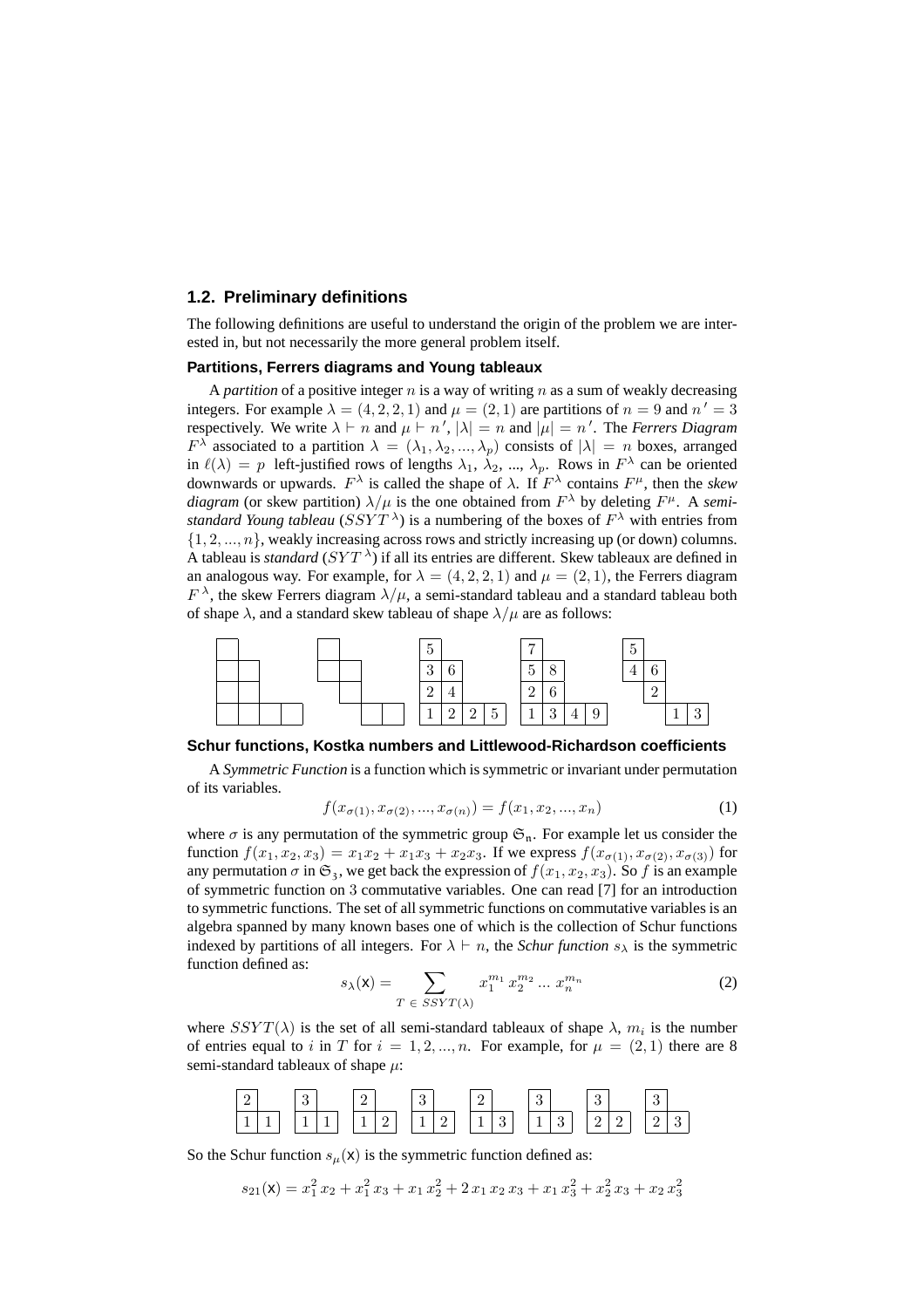One will get it this way using MuPAD-Combinat: first create an instance of the algebra of symmetric functions:

```
>> sym := examples::SymmetricFunctions():
```
then expand the corresponding Schur function on an alphabet of  $n$  variables:

```
> alphabet := [x1, x2, x3]:
\gg expand(sym::s([2,1])(alphabet));
x1^2 x2 + x1^2 x3 + x1 x2^2 + 2 x1 x2 x3 + x1 x3^2
+ x2^2 x3 + x2 x3^2
```
*Littlewood-Richardson coefficients* (L-R. coefs.)  $c_{\lambda\mu}^{\nu}$  are defined as the structure constants for the multiplication in the basis of Schur functions. So if  $\lambda \vdash n$  and  $\mu \vdash m$ :

$$
s_{\lambda} s_{\mu} = \sum_{\nu \ \vdash \ n+m} c^{\nu}_{\lambda \mu} s_{\nu} \tag{3}
$$

For example, it may be a little bit hard to compute it by hand, but one will find that:

 $s_{21} s_{21} = s_{42} + s_{411} + s_{33} + 2 s_{321} + s_{3111} + s_{222} + s_{2211}$ 

Thus  $c_{21, 21}^{42} = 1$  and  $c_{21, 21}^{321} = 2$ . The product of two symmetric functions, in the basis of Schur functions is performed this way using MuPAD-Combinat:

```
>> f := sym::s([2,1]) * sym::s([2,1]);
s[3,1,1,1] + s[4,1,1] + 2 s[3,2,1] + s[2,2,2] + s[2,2,1,1]+ s[4,2] + s[3,3]
```
One may also want to express this product in another basis of the algebra of symmetric functions, for instance the basis of monomial symmetric functions:

```
>> sym::m(f);
2 \text{ m}[3,1,1] + 20 \text{ m}[1,1,1,1,1] + 9 \text{ m}[2,1,1,1] + 4 \text{ m}[2,2,1] + \text{ m}[3,2]
```
Use sym:: $e(f)$ , sym:: $h(f)$  and sym:: $p(f)$  respectively to convert a symmetric function into its representation in the basis of elementary symmetric functions, complete symmetric functions or power sums, see [7] for definitions. One can also use lrcalc (Littlewood-Richardson Calculator), a package of  $C$  and  $Maple$  programs, designed by A. S Buch [3] for computing L-R. coefs. We have interfaced it with MuPAD-Combinat.

```
>> lrcalc::mult([2,1],[2,1]);
   [ [1, [3,3]], [1, [4,2]], [1, [2,2,1,1]], [1, [2,2,2]],[2, [3,2,1]], [1, [4,1,1]], [1, [3,1,1,1]]]
>> L := [2.1] : M := L:>> lrcalc::lrcoef([4,2],L,M), lrcalc::lrcoef([3,2,1],L,M);
                                  1, 2
```
L-R. coefs can be combinatorially computed by enumerating some combinatorial objects called *Yamanouchi words*. A right (respectively left) Yamanouchi word on a completely ordered alphabet, for instance  $\{1, 2, \dots\}$ , is a word w such that any right (respectively left) factor of w contains more entries i than  $(i + 1)$ . For example, the word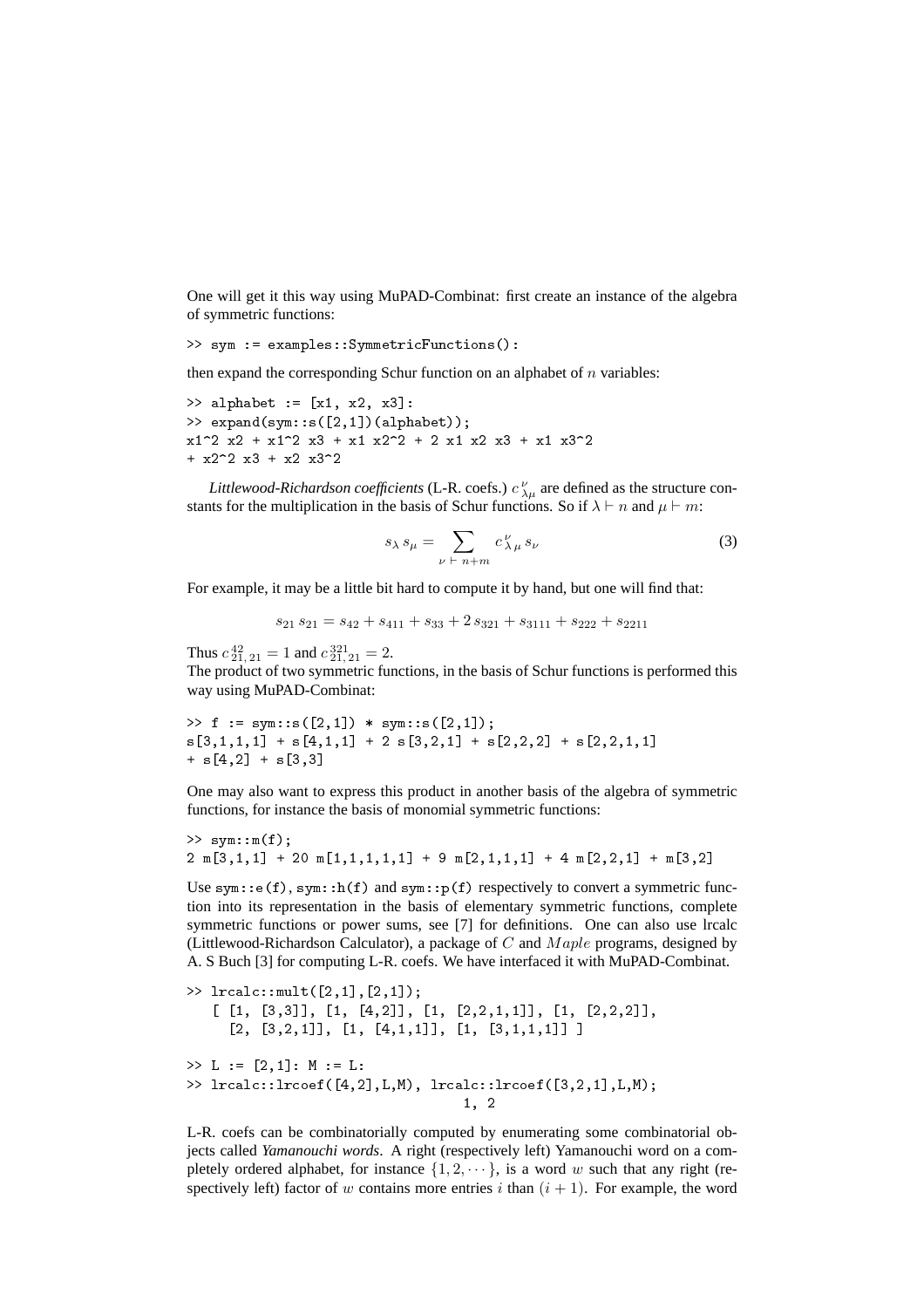$w = 2322131211$  is a right Yamanouchi one. It's valuation is  $eval(w) = (4, 4, 2)$ . Yamanouchi words help compute L-R. coefs. According to a well known result named the *Littlewood-Richardson rule* [2],  $c^{\nu}_{\lambda \mu}$  is the number of skew tableaux of shape  $\nu/\lambda$  and valuation  $\mu$ , and whose row readings are Yamanouchi words. All those constructions are based on a simple algorithm know as the Robinson-Schensted correspondence [2]. For example, let us consider the three partitions  $\lambda = (5, 2, 2)$ ,  $\mu = (3, 2, 1)$  and  $\nu = (6, 4, 3, 2)$ . The Yamanouchi skew tableaux of shape  $\mu/\lambda$  and valuation  $\mu$  are the following:

>> yamanouchi::list([[6,4,3,2],[5,2,2]],[3,2,1]);



Thus  $c_{522,321}^{6432} = 3$ . The Yamanouchi tabeaux listed correspond to the following Yamanouchi words:

>> map(%,skewTableaux::toWord);  $[2,3,2,1,1,1]$ ,  $[1,3,2,1,2,1]$ ,  $[1,2,3,1,2,1]$ 

*Kostka Numbers*  $K_{\lambda\mu}$  are the number of distinctly labeled semi-standard Young tableaux  $(SSYT^{\lambda})$  of shape  $F^{\lambda}$  and weight  $\mu$ , that is to say with  $\mu_i$  entries i, for  $i = 1, 2, ..., \ell(\mu)$ . For example, if  $\lambda = (4, 3, 1)$  and  $\mu = (3, 3, 1, 1)$  then there are 4 semi-standard Young tableaux  $(SSYT^{431})$  of weight  $(3,3,1,1)$ . Thus  $K_{431,3311} = 4$ . Use the following commands to list those tableaux, or count them:

>> tableaux::list([4,3,1],[3,3,1,1]);

|            |  |  | $\Omega$<br>ಀ |   |   |   |  |  |        | $\Omega$<br>◡ |  |  |
|------------|--|--|---------------|---|---|---|--|--|--------|---------------|--|--|
| $\epsilon$ |  |  |               |   |   |   |  |  |        |               |  |  |
|            |  |  |               | - | ۰ | ∸ |  |  | ິ<br>ັ |               |  |  |

>> tableaux::kostka([4,3,1],[3,3,1,1]); 4

Kostka Numbers happen to be special kinds of Littlewood-Richardson coefficients [9]. So using the same technics as for the latter, one can compute the first. Most of their applications and utilizations are found in groups representation theory: Littlewood-Richardson coefficients govern the decomposition of tensor products of irreducible representations of the General Linear Group  $GL(n)$  in accordance with the formula:

$$
V^{\lambda} \otimes V^{\mu} = \sum_{\nu} c^{\nu}_{\lambda \mu} V^{\nu}
$$
 (4)

They are also useful in computing induction product of modules over the symmetric group. See for example [9] for more details. So computing those numbers remains of great interest in algebraic combinatorics.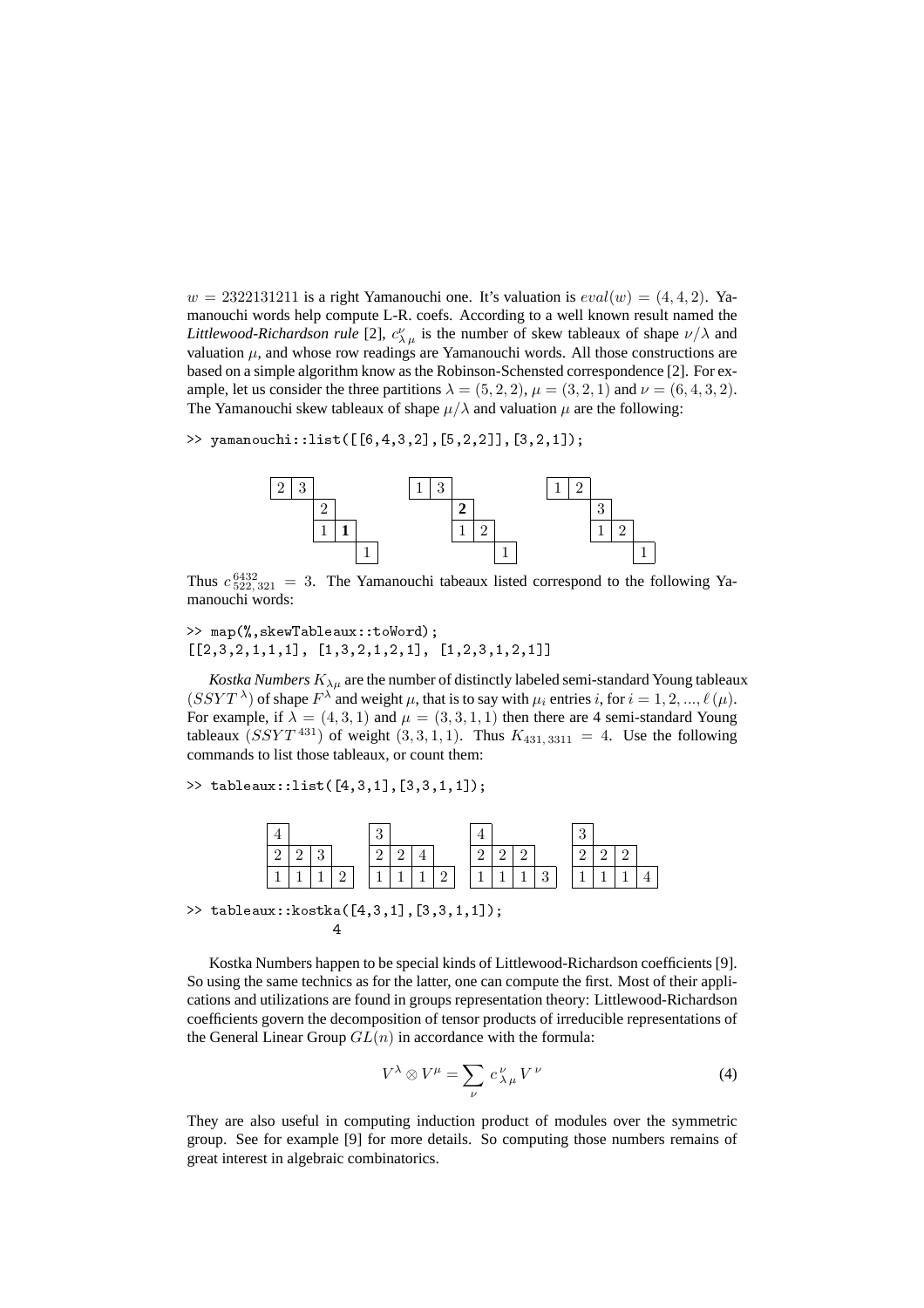# **2. A problem finding polynomials to count lattice points in certain convex polytopes**

Recall that L-R. coefs  $c_{\lambda\mu}^{\nu}$  are defined as the structure constants for the multiplication in the basis of Schur functions (3). The problem we are presenting here is related to computing those numbers.

### **2.1. Problem nature**

A wide variety of topics in pure and applied mathematics involve the problem of counting the number of lattice points inside a convex polytope of the form:  $P = \{x :$  $Ax \leq b, x \geq 0$ , where A is an integral matrix, and b an integral vector. We are interested in a family of counting functions of the form:  $\phi_A(N) = \{x : Ax \leq Nv, x \geq 0\}$  $0, x$  integral}. That are functions which count the number of lattice points inside convex polytopes given in terms of a fixed matrice  $A$  and a right-hand-side vector  $b$  that is changing as a single-parameter dilatation of a fixed initial vector v. Geometrically, this is interpreted as dilating the associated polytope by a positive integer factor, while leaving the angles and proportions fixed. We first encountered this type of polytopes while interested in the computation of stretched Kostka numbers  $K_{N\lambda,N\mu}$ , and of stretched L-R. coefs  $c_{N\lambda, N\mu}^{N\nu}$ , that is those associated to fixed partitions  $\lambda$ ,  $\mu$  and  $\nu$  all scaled by an integer  $N$ . Il is known ([9] and [5]) that those coefficients have a polynomial growth with respect to the dilatation factor  $N \in \mathbb{N}$ :

$$
c_{N\lambda, N\mu}^{N\nu} = p_{\lambda\mu}^{\nu}(N) \qquad \text{with} \qquad p_{\lambda\mu}^{\nu}(0) = 1 \tag{5}
$$

It is also possible to determine an upper bound  $(maxDeg)$  of the value of the degree of the polynomial p [10]. Given three partitions  $\lambda$ ,  $\mu$  and  $\nu$ , the L-R. coef  $c^{\nu}_{\lambda\mu}$  can be computed considering a model known as the hive model [9]. It consists in building a system of inequalities defining a convex polytope  $P = \{x : Ax \leq v, x \geq 0, x \text{ integral}\}\$ , where A and v are entirely determined by  $\lambda$ ,  $\mu$  and  $\nu$ . Then for any  $N \in \mathbb{N}$ , the stretched L-R. coef  $c_{N\lambda, N\mu}^{N\nu}$  is the number of lattice points in the dilated polytope  $NP = \{x : Ax \leq$  $Nv, x \geq 0$ , x integral}.

Given  $maxDeg$ , the upper bound of the value of the degree of the polynomial  $p$ ; since  $p_{\lambda\mu}^{\nu}(0) = 1$ , the set of values  $\{\phi_A(N), N = 1...maxDeg\}$  is sufficient to find  $p_{\lambda\mu}^{\nu}$ by interpolation. We can achieve the determination of this set with the help (of a predefined subset) of the available computers of the Local Area Network: that is distributed computation. The step-by-step process is described in [8]. In the example bellow:

```
Lambda: (7,6,5,4) ; Mu: (7,7,7,4) ; Nu: (12,8,8,7,6,4,2)
Max. Deg: 8
Dilat.(N): 0 1 2 3 4 5 6 7 8
Coef. : 1 12 62 212 567 1288 2604 4824 8349
P1(N): 11N + 1
P2(N): 39/2 N^2 - 17/2 N + 1
P3(N): 61/6 N<sup>2</sup> - 11 N<sup>2</sup> + 71/6 N + 1
P4(N): 11/6 N^4 - 5/6 N^3 + 55/6 N^2 + 5/6 N + 1
P5(N): 1/30 (N+3)(N+2)(N+1)(3N^2+7N+5) = P6(N) = P7(N) = P8(N)Total number of successive identical polynomials: 4
Real. Deg: 5
```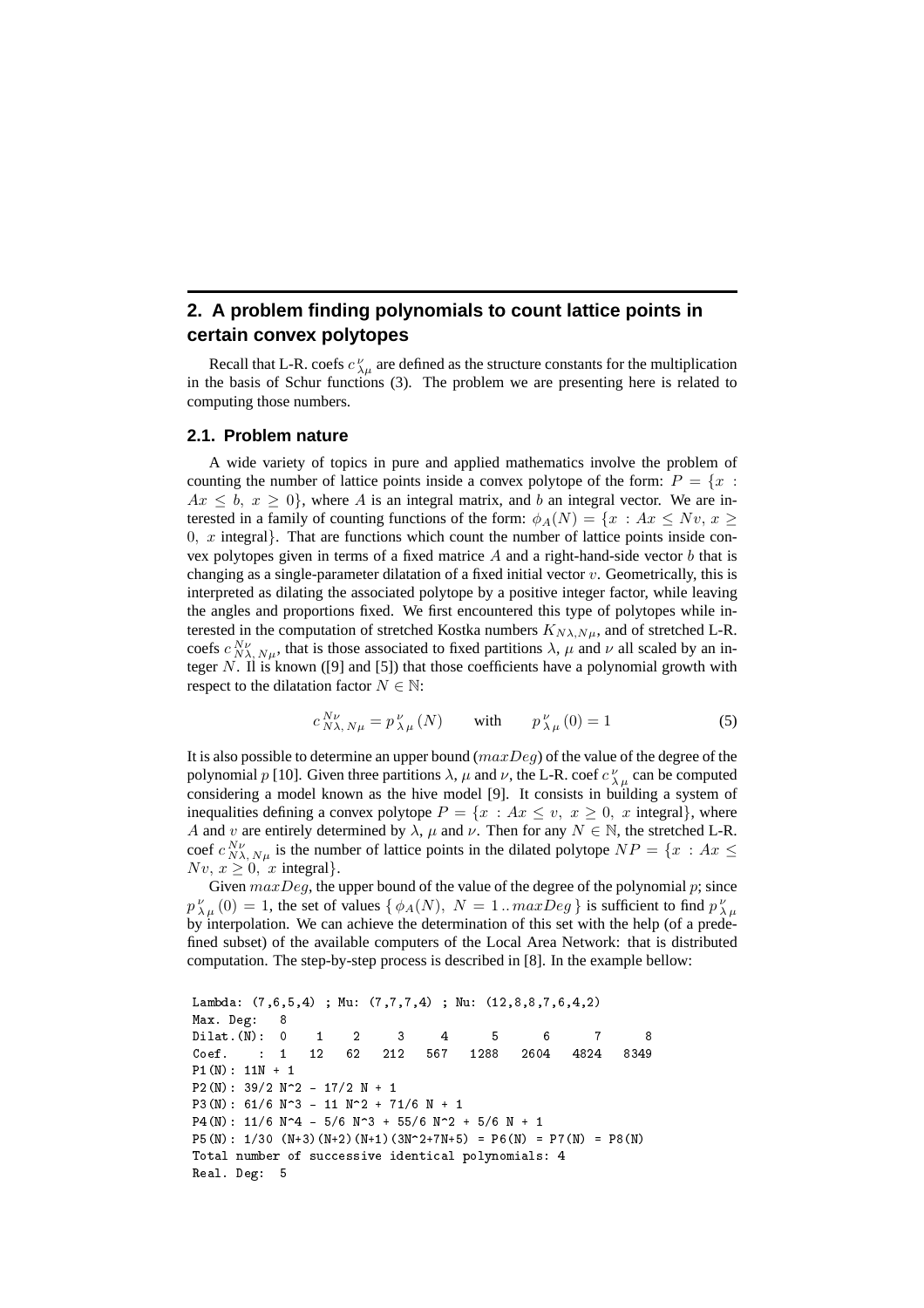are given three partitions  $\lambda$ ,  $\mu$  and  $\nu$ , the predicted maximal degree (maxDeg) of the polynomial, a list of values of the sought-after polynomial, and a set of polynomials obtained by successive interpolations with k values for  $k \leq maxDeg$ . To get this output:

>> lrPol::([7,6,5,4],[7,7,7,4],[12,8,8,7,6,4,2]);

### **2.2. Some experimental results**

Below is a table showing some of the computations we've carried out. Those examples were arbitrarily selected, and they suggest that the set of polynomials obtained by interpolation is often stationary. This means that for a given triple  $(\lambda, \mu, \nu)$ , there is an integer  $i_0$  probably depending on  $\lambda$ ,  $\mu$  and  $\nu$ , such that for any  $i \ge i_0$  the equality  $P_i \frac{\nu}{\lambda \mu} = P_{i_0} \frac{\nu}{\lambda \mu}$ holds. So we usually don't need to interpolate the theoretical maximum number of points to get the final polynomial. In other words, the polynomial  $P_{\lambda\mu}^{\nu}$  usually has lower degree than the maximum degree predicted.

| $n^{\circ}$    | partition ( $\lambda$ ) | partition $(\mu)$ | partition $(\nu)$                | max degree | real degree    |
|----------------|-------------------------|-------------------|----------------------------------|------------|----------------|
| 1              | 9,7,3                   | 9,9,3,2           | 10,9,9,8,6                       | 4          |                |
| $\overline{4}$ | 6, 5, 2, 2              | 5,5,3,2,2,2,1     | 8, 8, 7, 7, 2, 2, 1              | 5          | $\theta$       |
| 5              | 9,8,3,3                 | 10,7,5,3          | 10,10,8,8,7,5                    | 5          | 2              |
| 6              | 11,10,8,5               | 20,17,3           | 26, 25, 8, 8, 5, 2               | 5          | 4              |
| 7              | 9,5,3,3,3               | 7,6,5,4,3         | 10,10,8,8,7,5                    | 5          | 5              |
| 13             | 7,6,5,4                 | 7,7,7,4           | 12,8,8,7,6,4,2                   | 8          | 5              |
| 16             | 11,10,8,4,2             | 8,7,6,5,2         | $18, 17, 15, 7, \overline{4, 2}$ | 10         | $\overline{2}$ |
| 18             | 5,4,4,3,3,2,1           | 9,7,3,3,2,2,1     | 10,9,8,7,6,5,4                   | 11         | $\Omega$       |
| 20             | 5,5,3,2,1,1             | 6,6,4,2,1         | 6, 6, 6, 5, 5, 3, 3, 2           | 12         | 3              |
| 21             | 5,5,3,2,1,1             | 6,6,4,2,1         | 6,6,6,5,5,3,2,2,1                | 14         | 5              |

An entry in the table gives for a triple of partitions  $\lambda$ ,  $\mu$  and  $\nu$  the maximal degree of the polynomial counting lattice points in the corresponding dilated polytopes, and the rank from which the interpolations give the same polynomial. For the technics used to construct those polytopes, see [9] or [8].

### **2.3. One of the remaining questions**

The formulation of the problem is completely independent of its origin. One can forget about partitions, Kostka numbers and Littlewood-Richardson coefficients, and just remind that: we are looking for a polynomial f with  $deg(f) \leq d$  and  $f(0) = 1$ ;  $f(N)$ counts lattice points in a certain convex polytope, dilated by  $N$ ; we need at most  $d$  values of f to interpolate and find f; we are receiving values of  $f(N)$  in cascade,  $1 \le N \le d$ ; we interpolate each time we receive new values, using all the already available values. One of the remaining questions is then the following:

*should we decide to stop computations as soon as two consecutive polynomials obtained from two consecutive interpolations are equal*.

### In other words,

*if the lattice points in the dilatations of a given polytope are counted by*  $f(N)$  *where* N *is the dilatation factor and* f *a polynomial having degree* d*, and if there exists a family*  $(f_0 = 1, f_1, \dots, f_d = f)$  *of polynomials such that*  $f_i$  *counts lattice points in this polytope dilated by factors* N *for*  $0 \leq N \leq i$ , *then can one have*  $f_{i_0} = f_{i_0+1}$  *and*  $f_{i_0+1} \neq f_{i_0+2}$ *for a certain integer*  $i_0$ .